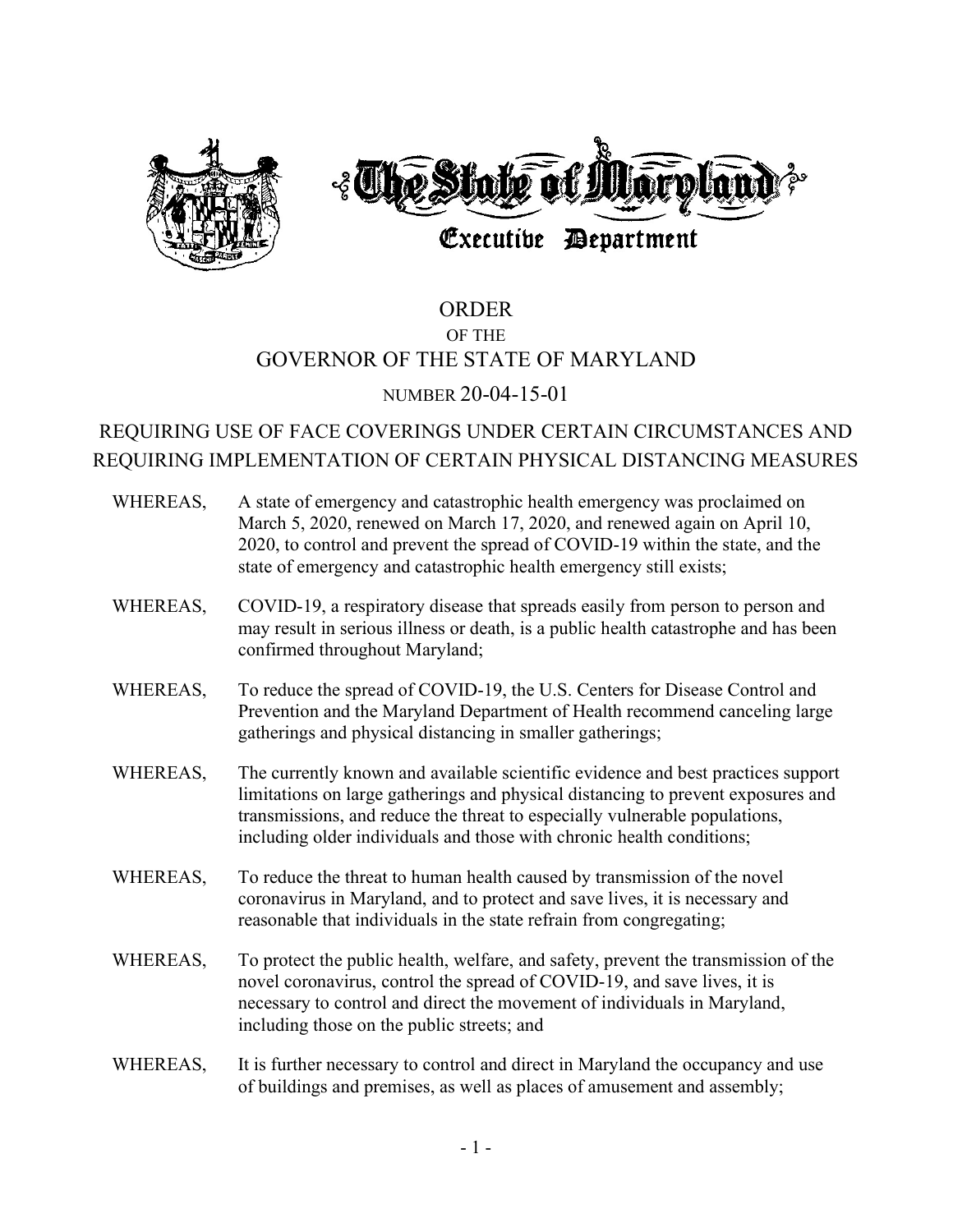#### NOW, THEREFORE, I, LAWRENCE J. HOGAN, JR., GOVERNOR OF THE STATE OF MARYLAND, BY VIRTUE OF THE AUTHORITY VESTED IN ME BY THE CONSTITUTION AND LAWS OF MARYLAND, INCLUDING BUT NOT LIMITED TO TITLE 14 OF THE PUBLIC SAFETY ARTICLE, AND IN AN EFFORT TO CONTROL AND PREVENT THE SPREAD OF COVID-19 WITHIN THE STATE, DO HEREBY ORDER:

#### I. Definitions.

- a. "Face Covering" means a covering that fully covers a person's nose and mouth, but is not a Medical-Grade Mask. The term "Face Covering" includes, without limitation, scarves and bandanas.
- b. "Foodservice Establishments" means establishments in the State of Maryland that sell food on a delivery, carry-out, or drive-through basis.
- c. "Medical-Grade Mask" means an N95, KN95, surgical, or other mask that would be appropriate for a health care setting.
- d. "Public Transportation" means shared-ride surface transportation services that are open to the general public, including without limitation, taxi services, ride-sharing services, car services, and transit services provided by any other unit of the State or any political subdivision. Examples of Public Transportation include, but are not limited to:
	- i. MTA bus service;
	- ii. MARC train service;
	- iii. Light Rail trains service;
	- iv. MTA Metro subway service; and
	- v. Mobility and paratransit service.
- e. "Retail Establishments" means retail businesses, organizations, establishments, and facilities in the State of Maryland, including without limitation:
	- i. Grocery stores, convenience stores, farmer's markets, and any other establishment engaged in the retail sale of non-prepared food;
	- ii. Pharmacies and other stores that sell medication or medical supplies;
	- iii. Stores that sell supplies for household consumption or use, and/or products needed to maintain safety, sanitation, and essential maintenance of the home or residence;
	- iv. Alcoholic beverage stores; and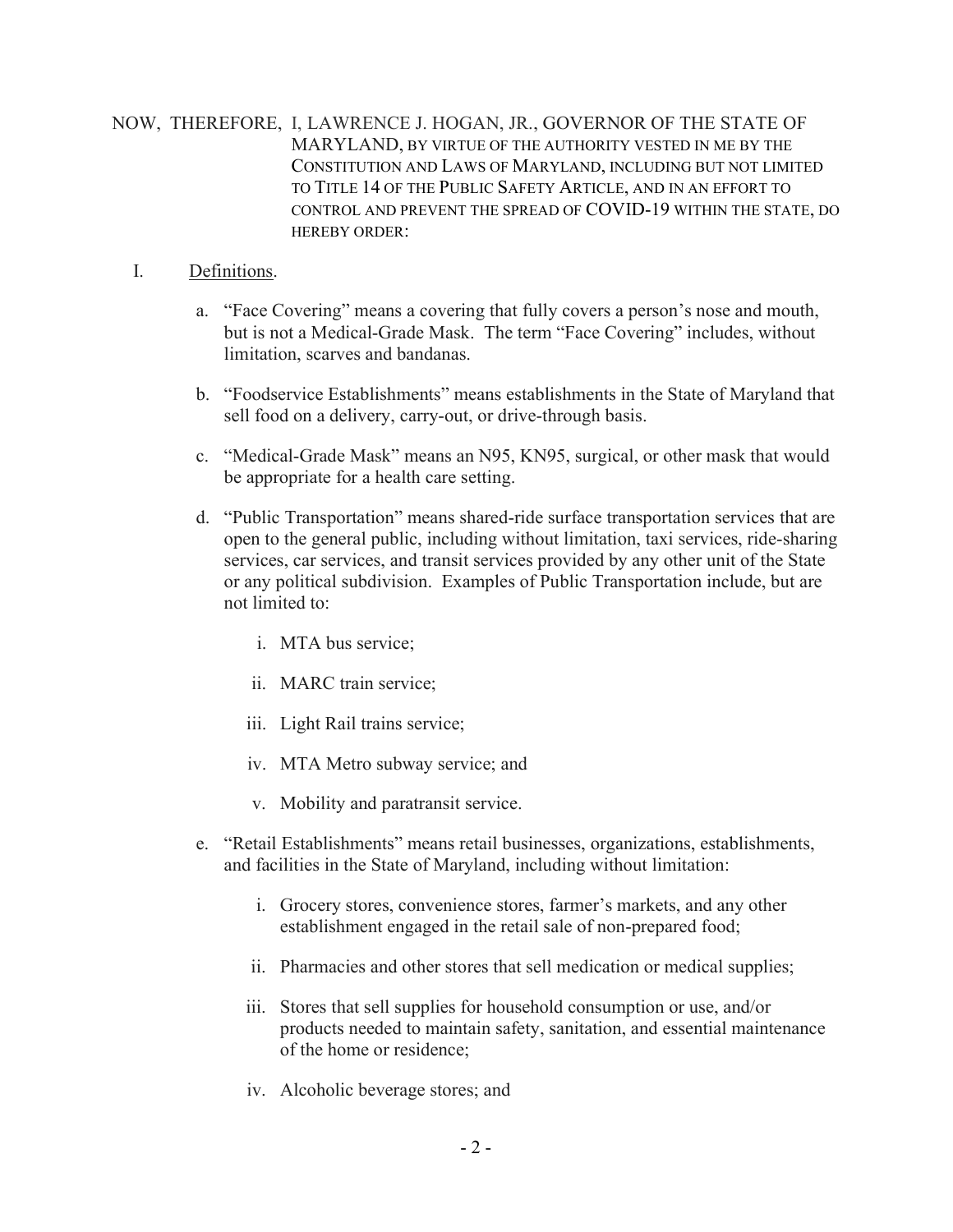v. Laundromats.

#### II. Use of Face Coverings.

- a. Effective as of 7:00 a.m. on April 18, 2020:
	- i. all riders and operators on any Public Transportation are required to wear Face Coverings (excluding any operator in a separate compartment that is off-limits to riders);
	- ii. all customers over the age of nine are required to wear Face Coverings while inside the enclosed area of any Retail Establishment or Foodservice Establishment;
	- iii. adult customers accompanying children age two through nine shall use reasonable efforts to cause those children to wear Face Coverings while inside the enclosed area of any Retail Establishment or Foodservice Establishment;
	- iv. all Retail Establishments shall require staff to wear, and those staff shall wear, Face Coverings while working in areas open to the general public and areas in which interactions with other staff are likely; and
	- v. all Foodservice Establishments shall require staff who interact with customers (including, without limitation, delivery personnel) to wear, and those staff shall wear, Face Coverings while working.
- b. Single-use Face Coverings shall be properly discarded in trash receptacles. It is recommended that all reusable Face Coverings be cleaned frequently (at least once per day).
- c. Wearing a Medical-Grade Mask satisfies any requirement in paragraph II.a to wear a Face Covering, but all Marylanders are urged to reserve Medical-Grade Masks for use by health care workers and first responders.

#### III. Physical Distancing Measures for Retail Establishments.

- a. All Retail Establishments shall, in good faith and to the extent possible:
	- i. Where any queue is expected to form, designated with signage, tape, or by other means at least six-foot spacing for persons in line;
	- ii. Sanitize, or provide customers with a means to sanitize, handles of carts and baskets that are available to customers;
	- iii. Provide staff and customers with clean restrooms stocked with soap or sanitizer, and allow staff to wash their hands at least once every 30 minutes; and